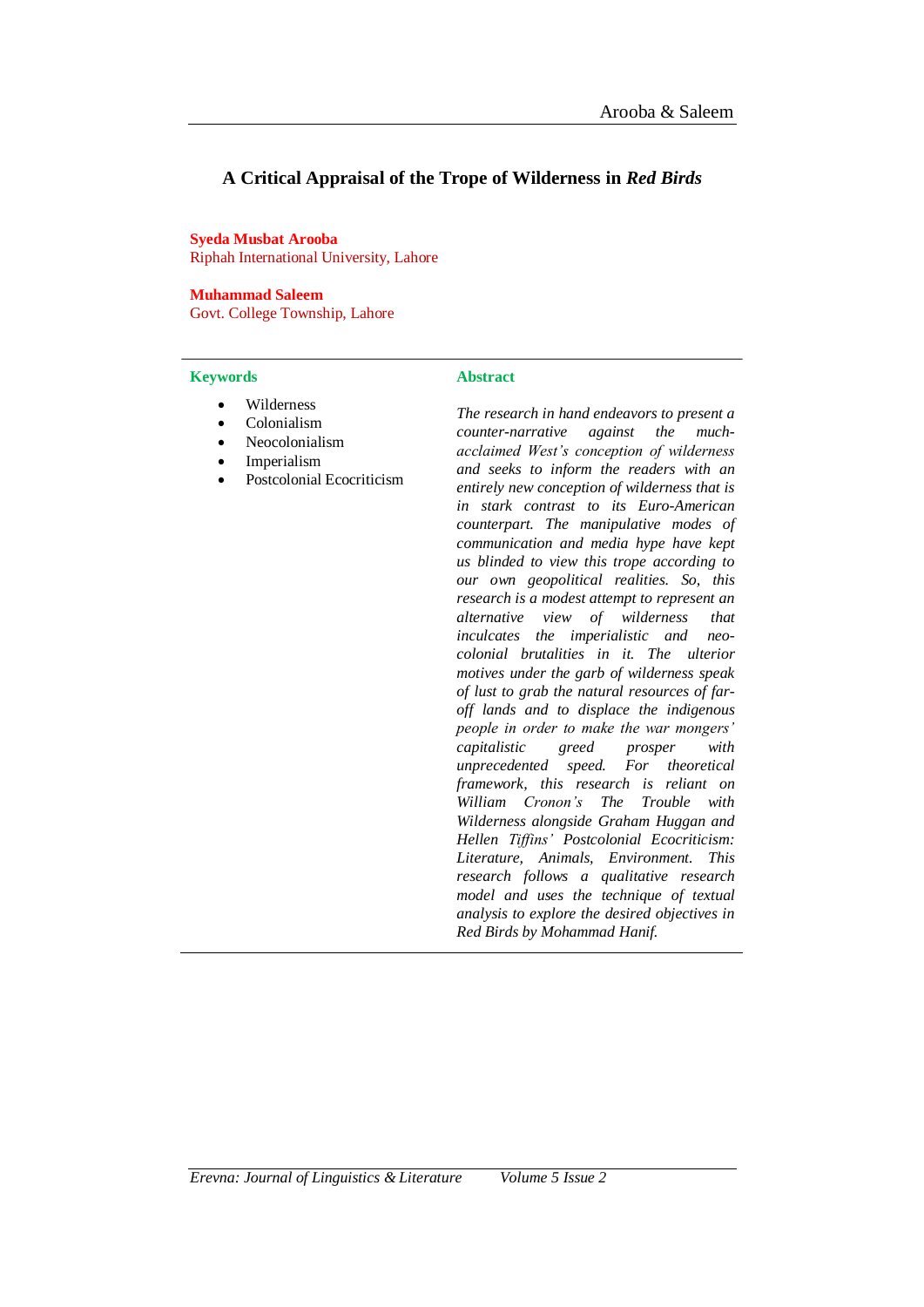### **1. Introduction**

The West's preoccupation with the idea of paradise and a subsequent desire to find earthly heaven has been rampant in the annals of history (Nosan, 2008). The obsession with this idea took many forms in the past leading towards the idealization of a serene and ethereal piece of land. The degenerative epochs of the Industrial Revolution and mushroom growth of scientific advancements butchered the natural landscapes thus making them sterile and barren. All these advancements in the name of sustainable growth and development marred the natural magnificence ultimately penetrating the unfathomable desire of an untarnished land to the very core of advanced and cultured beings. Resultantly, these consequences aided in the germination of paramount affinity towards Wilderness (Buell, 1989; Mellor, 2014).

The trope of wilderness has been a significant player in the generation of American environmental consciousness. It is convenient to say that a considerable amount of American environmental paradigm revolves around this trope. Whether it is about the frontier myth or settler narrative, they both encompass this idea of a sacred and untrammelled piece of land in their very foundation. This concept of wilderness has also deeply embedded roots in the cultural and religious discourse of the West. This key feature has seen the evolution from its inception till now. Explaining the etymology of the word 'wilderness', Roderick Nash (2014) informs that this term originated from the word "willed" and shifted to "wild"; then it infused the word "deor" in it. Deor stands for wild beasts that are uncontrollable and ferocious. The first use of this word appeared in the "eighth-century epic Beowulf, where wildeor appeared about the savage and fantastic beasts inhabiting a dismal region of forests, crags, and cliffs" (p. 1). The word wildeor eventually reformed into wilderness thus depicting a place of wild beasts that are on leash without any constraint. With time the implications of this word started to expand and contain various explanations in its very foundation but more significantly it represented a place where humans lose their stable demeanour (p. 3). With the passage of time, nature writers tried to normalize this negative trope with their writings of experiences in those lonely landscapes. The works of Henry Thoreau, Barry Lopez, and Aldo Leopold are of significant nature regarding this. Afterwards, Romantics with the help of their acute love for nature tried to transform the emotions of awe and fear regarding these lands into a transcendental, and sacred emotional journey (Mellor, 2014). The emerging reverence for these specified pieces of land eventually echoed its voice in America's environmental activism thus resultantly forming the Wilderness Act of 1964. This legislation created a preservation system for the lands that fall in the category of wilderness definition. Greg Garrard (2004) states that wilderness is a place that signifies "nature in a state uncontaminated by civilization"; he further claims that it "is most potent construction of nature available to New World environmentalism" (p. 59). Now the American environmentalists are deeply engaged in wilderness conservation and preservation by making wildlife parks and harnessing boundaries to separate these regions from any accidental human trammelling. Though this initiative seems to be very pure and ecologically friendly, it marginalizes the voices of native sufferers who have been snatched off their homes and their basic rights of living and livelihood.

The Euro-Americans treated Wilderness as a sight of refuge devoid of any human trace. They considered it as sublime, untouched and primitive natural solitude that is in dire need of conservation. But this whole idea takes a new turn by considering the recent theoretical debates on the conflicting nature of this very concept of wilderness. The widely emerging postcolonial connotation of this trope seems to give it a new dimension by embedding the colonial and neo-colonial ideologies of imperial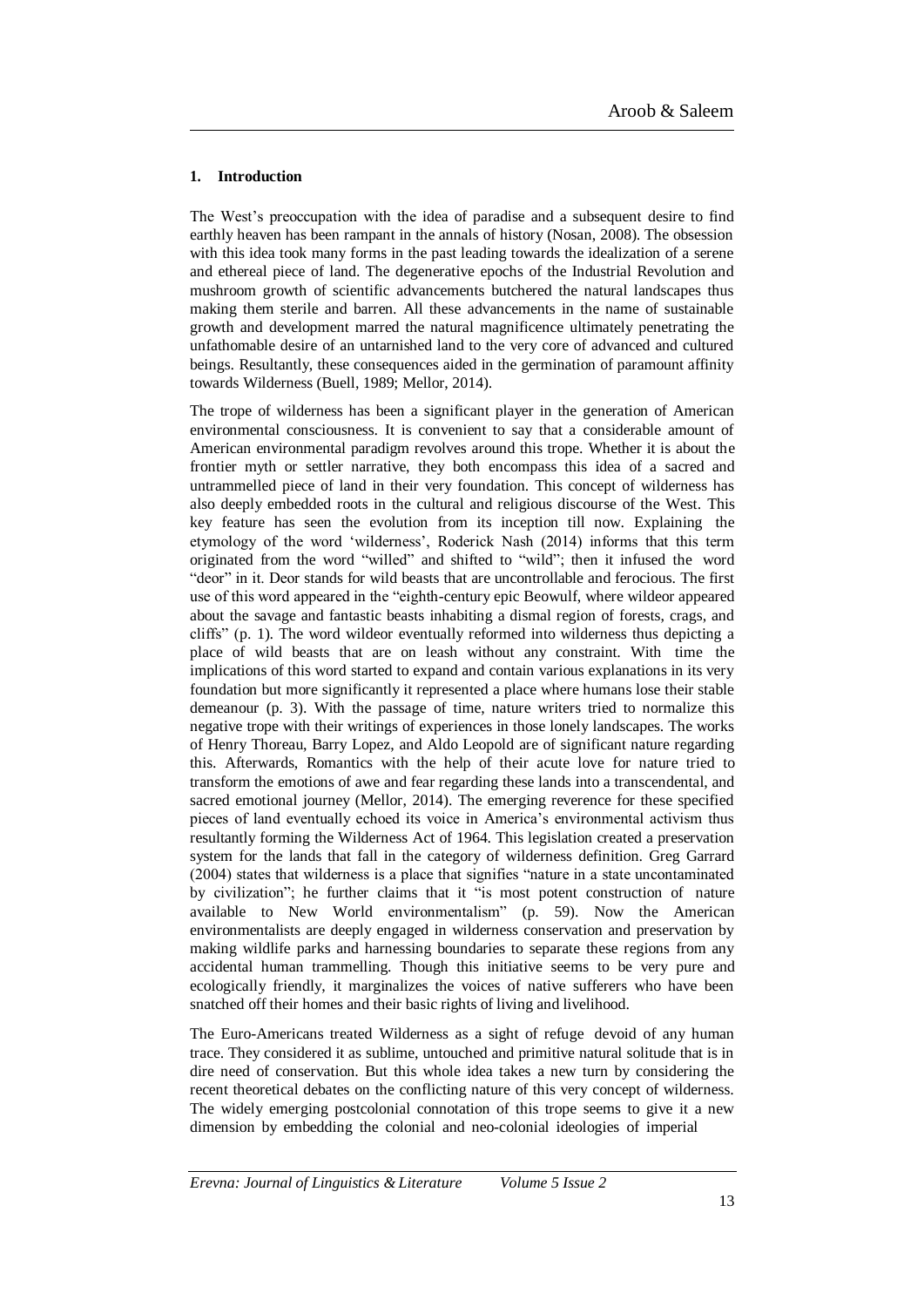domination in its very foundation. It can be hypothesized that the neo-colonial power dynamics and war tactics to expand the horizon of colonizers' neoliberal capital development produced not a sublime wilderness of refuge but a horrendous, devastated, sterile and desolate wasteland. This wasteland is impregnated with innumerable episodes of violence, treachery, and massive displacement of indigenous people.

#### **1.1 Research Questions**

- **i.** In what ways is the postcolonial conception of wilderness contrary to its Euro-American counterpart in selected Pakistani fiction?
- **ii.** How has Pakistani author interwoven the ideas of neo-colonial power politics and myth of development in the novel subsequently exploring their effects on native landscapes?

#### **2. Literature Review**

America's primarily yet paramount concern with the environment owes much to the works of John Muir, Henry David Thoreau, and Aldo Leopold. Moreover, the travel of President Roosevelt, 26th President of the United States in accompaniment of John Muir to Yosemite Valley in 1903 was a historical episode that gave an impetus to generate a new environmental awakening across America. During this journey, "Muir convinced Roosevelt to commit the federal government to the protection of the nation's natural heritage" (Minteer & Pyne, 2012, p. 1). Muir advocated for the formation of "nation's parks, which stood for the pristine and the preserved" (p. 1), thus restricting his activism and perceptions only to preserve the natural beauty. While on the other hand, Roosevelt's emphasis was on "rational use under the aegis of conservation" (p. 1) thus projecting a "state-sponsored conservation" (p. 2), completely imparting a politico-economic meaning to the environmental discourse.

The late twentieth century observed a remarkable ascent of US environmentalism. Thomas Robertson strived to locate this sudden surge in America's global role. He claimed that the 1960s was the era when US was tightly gripped in Vietnam War and also expanding its vista to various other regions. At this juncture, America propelled his theory of Think Globally. Under the garb of this theory of interconnectedness, America expanded its horizon to South Asia where India emerged as "a source of strategic minerals such as manganese, and a country strategically located near China, the Soviet Union, and the Middle East" and to satisfy her own political concerns, America started to patronize India in every way. He assisted this poverty-stricken land in the crucial years of the 1960s when India faced debilitating conditions in form of floods and famine.

History reveals that imperial and environmental paradigms always go hand in hand. Richard Grove (1995) emphasized that rather than being a homegrown attribute, it was the colonial expansion that necessitated the origin of environmental conservation ideologies. The British' interaction with new and unidentified flora and fauna of south Asian regions compelled them to take the assistance of biologists and ecologists to decipher this territory. Peder Anker (2001) also stressed the synergetic relationship that fostered between ecologists and British Empire as a requirement to manage these lands. Anker notes that these ecological advancements were necessary to manage resources and people on "the colonial estate" (p. 37) and to justify why they and not local inhabitants were capable to manage and administer the colonial resources.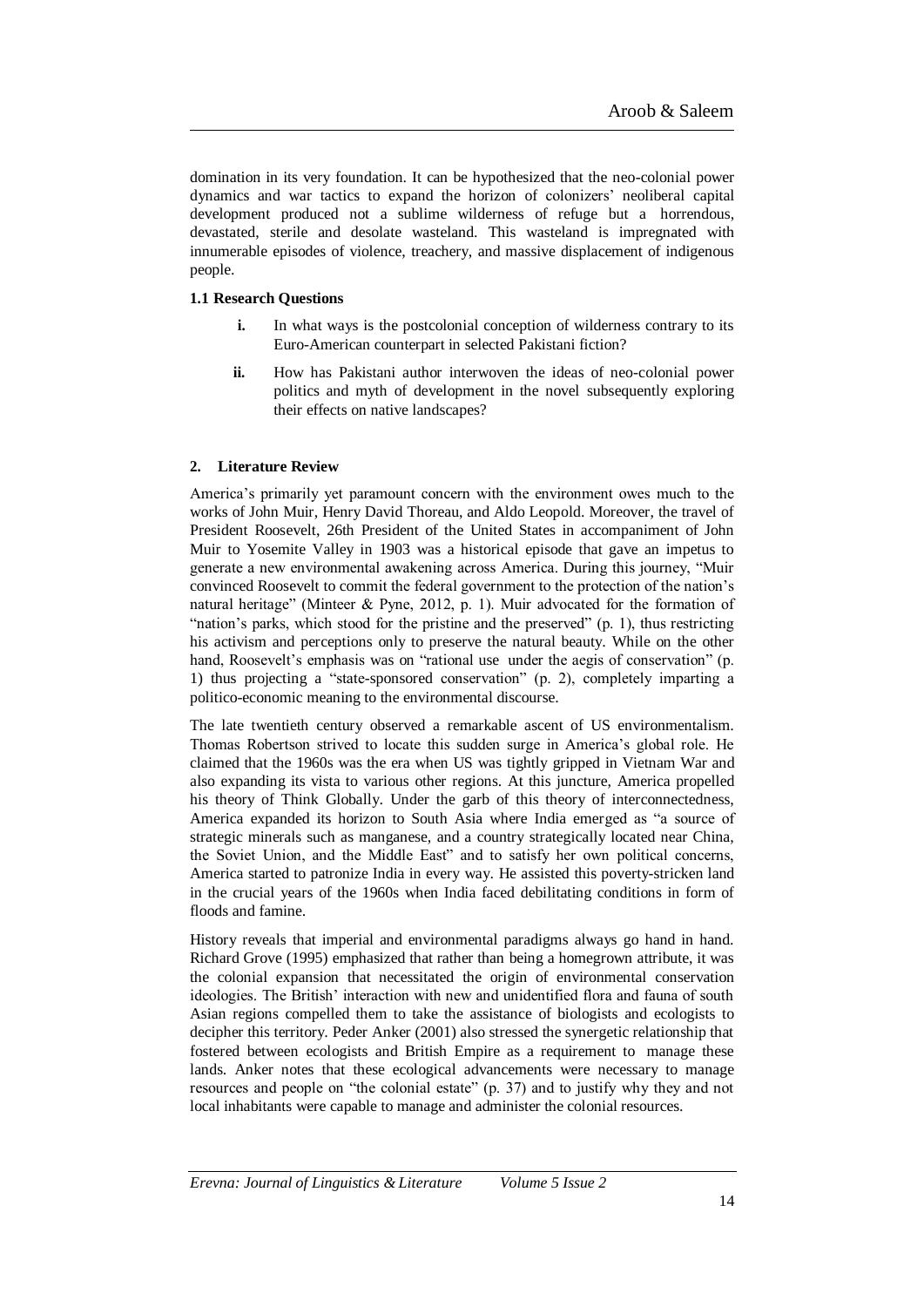The above discussion helped to view the American environmental concerns from a different perspective. The movement that started with preservation and conservation issues gained momentum in the post-war era. This movement definitely took inspiration from the British imperial legacy and fostered the former's ideas in its emerging field of environmentalism to gain the same strategic and economic benefits. Undoubtedly, this rapid environmental upheaval was due to America's expanding interest in far off regions of the world to cater for the needs of supplies and rising consumption.

The huge momentum that this wilderness preservation movement gained in the past years has activated the intellectuals of other regions to present a counter-narrative. This narrative incorporates a postcolonial dimension in it. Ramachandra Guha (1989) unveils the underlying facts regarding deep ecology's essential tenet 'Preservation of Wilderness'. He vehemently criticizes US environmentalism as it bespeaks only capitalist advancements and "proposes a militant defence of Mother Earth" (p. 1). Guha criticizes the American centeredness of this movement by claiming that it does not cater for the diverse socio-political and cultural realities of other regions. He claims that it is responsible for a "shift from an "anthropocentric" to a "biocentric" perspective (p. 1)". This shifting of perspective has led its followers towards an obsession with nature's preservation and conservation ultimately driving them towards "unspoilt wilderness, and the restoration of degraded areas to a more pristine condition" (ibid). He claims that the construction of wilderness is presented as an "antidote to modern civilization" (p. 4). Historian Samuel Hey (cited in Guha, 1989) explains that it's not in any sense an endeavour to turn back to pristine and primitive nature but "an integral part of the modern standard of living as people sought to add new 'amenity' and 'aesthetic' goals and desires to their earlier preoccupation with necessities and conveniences" (p. 4). Mukherjee also critiques this biocentric postulate while analyzing Aldo Leopold's work A Sand County Almanac. He claims that this work does not talk about the people who reside and toil on these lands. This work is completely devoid of any human projections and considers them only the hollow modernized beings "colonized by the virus of the marketplace" (Mukherjee, 23). This work gave an entirely new dimension to US environmental discourse where man started to be visualized as the destructor and intruder in nature. Parajuli (2001) highlights the nature/culture binary originated by Deep Ecology. He states that this dichotomy is deeply embedded in the Western conception of wilderness but it is foreign to peasant societies all over the world. For them, the wilderness has no such meaning as it is only a piece of land from which they derive their livelihood. Creating a boundary around these so-called sacred territories is to snatch the rights of natives from their own land.

Jennifer L. French (2012) strives to present a contradictory picture originated by transferring North America's environmental conceptions to Latin America. She claims that the transformation of primal negative aura associated with wilderness to a present subliminal level has played its crucial part in justifying the preservation of enormous areas as national parks which "intentionally or not erased the historical genocide of Native Americans from the cultural landscape by representing places like Yosemite National Park as pristine, uncontaminated, sacred space" (p. 158). French meticulously stabilizes her argument that expeditions of conquest have always been pivotal to transform the interconnected relationship of human and nonhuman nature that is exactly what has been done in the case of Native Americans. How they have been thrown into the game of global capitalism and slavery. How the landscapes have been marred under this garb and how they have been demeaned into invaluable beings.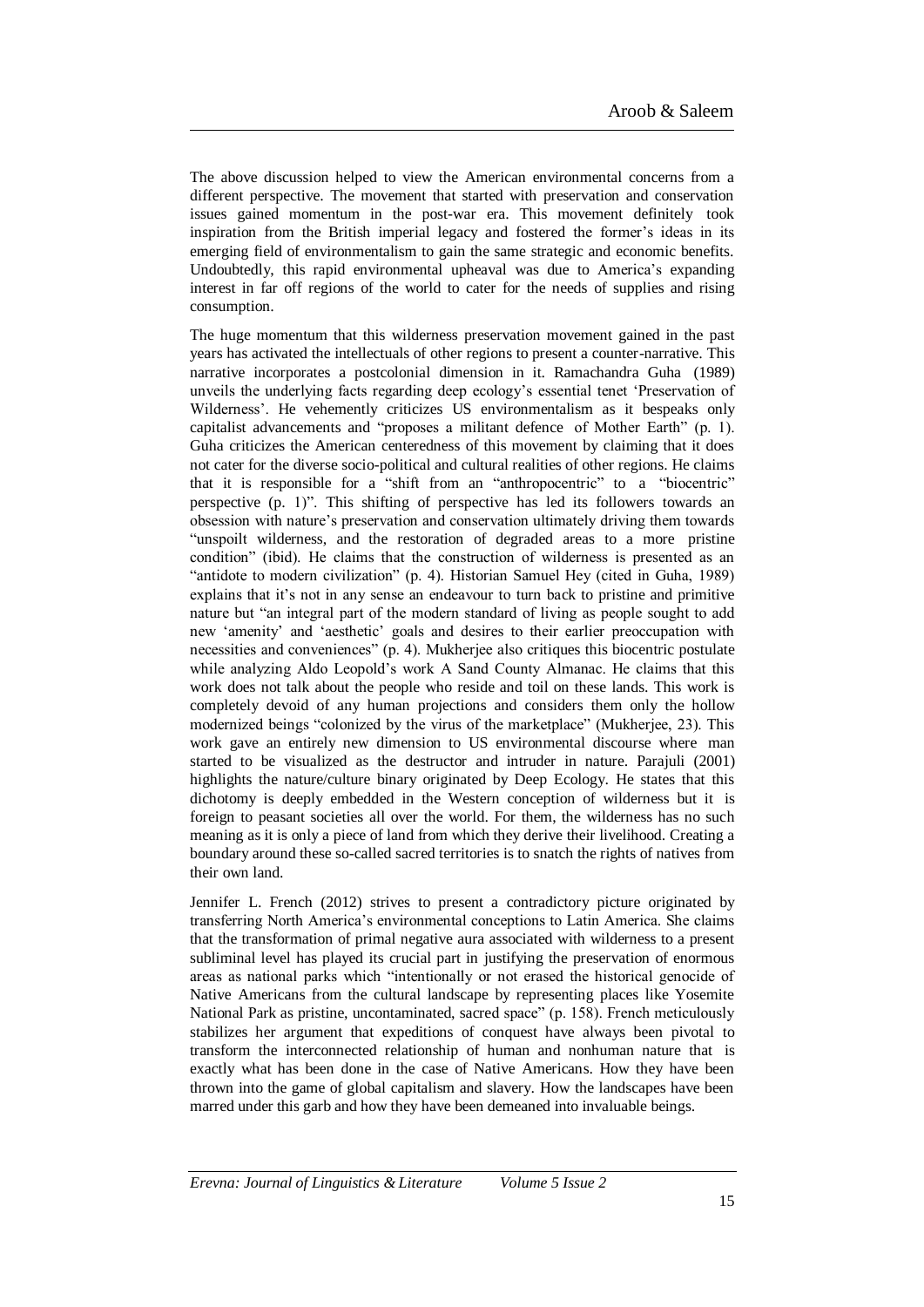The notion of universality associated with America's wilderness conception is also challenged by Kylie Crane. She exclaims that this prevailing idea of wilderness goes through a critical transformation, even when transposed to the immediate cultural neighbours such as Australia and Canada. The stories of valour and masculinity in one region change into the tale of defeat and dispossessions in the other (2012).

#### **3. Research Methodology**

This research explores the trope of wilderness in accordance with Pakistan's geopolitical reality. The data selected to conduct the desired research consists of the novel Red Birds by Muhammad Hanif. For theoretical framework, this research is reliant on William Cronon's essay entitled The Trouble with Wilderness: Or, Getting Back to the Wrong Nature (1996) and Graham Huggan and Hellen Tiffins' Postcolonial Ecocriticism: Literature, Animals, Environment (2015). The rationale behind fusing these two theoretical underpinnings alludes to the ecocritical dimension of this study with a simultaneous emphasis on a postcolonial context.

Cronon (1996) in his essay The Trouble with Wilderness alters this whole privileged conception of wilderness and claims that it is a human and cultural conception that varies from one culture to another. Cronon boldly claims that wilderness is no doubt an elitist concept that has given rise only to elitism and capitalism. By making wildlife parks and reservation areas it has become a money-making site and an excursion trip for the upper strata of society.

While Huggan and Tiffin's Postcolonial Ecocriticism (2010) is a persuasive study that talks about the communion of postcolonial and ecocritical agendas. This ample work is a great document generating a critique of imperial power systems and power structures. The authors claim that the presently deteriorating conditions of the environment in postcolonial regions can never be properly apprehended by eliminating the historical imperial regimes. They extend their argument by maintaining that the imperial systems of the past have come to an end but their extended offshoots in the form of capitalism, neocolonialism, and neo-liberalism have entangled the whole world in their vicious claws. These modernistic economic reforms by them are considered as the "reinvention of imperial tradition" (p. 1).

This research is descriptive in its nature so the qualitative approach is utilized to conduct this research. Textual analysis is selected as a tool to carry out this research work as it helps to evolve various interpretations to a single text just not confining it to a fundamental truth or perception.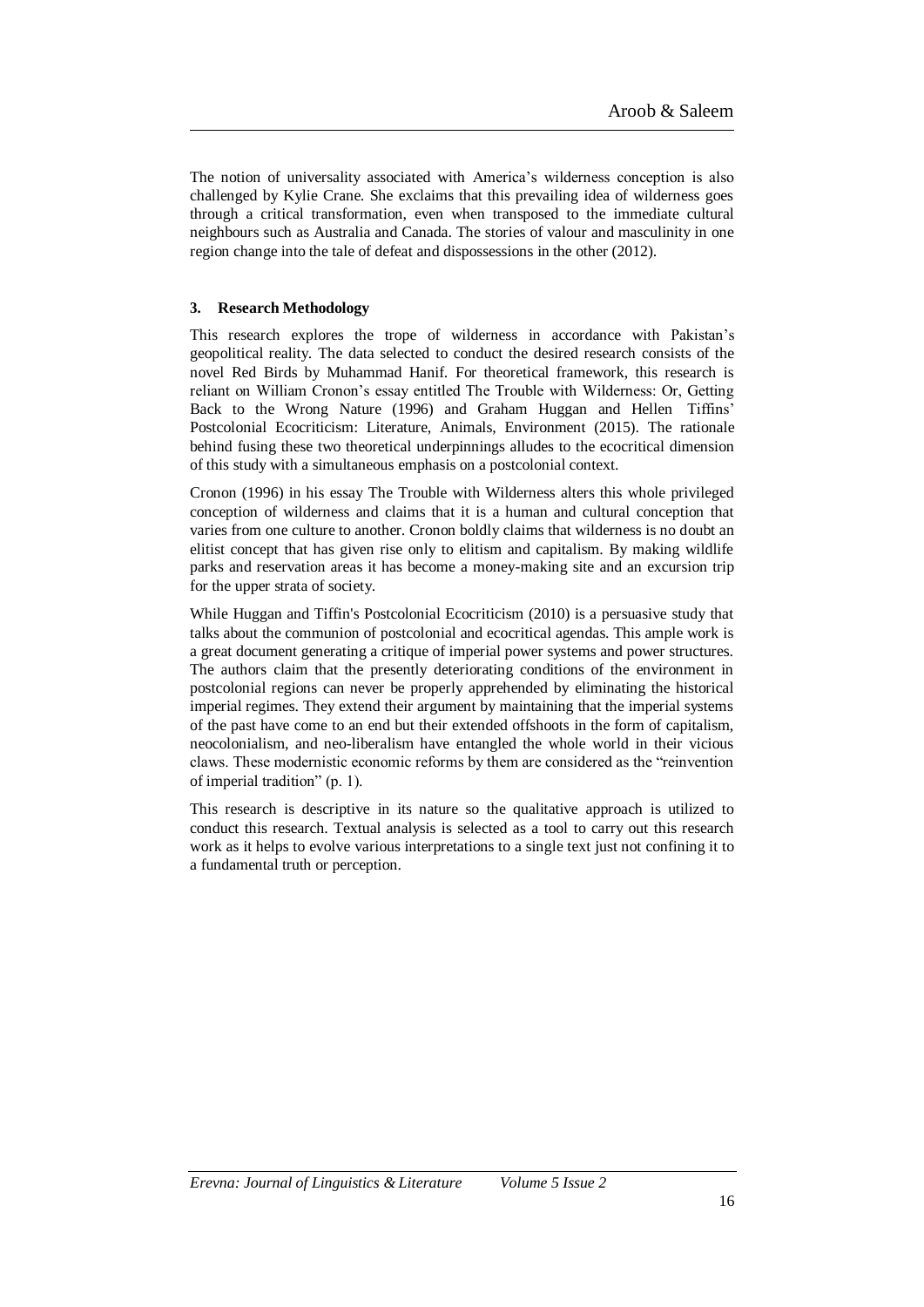### **4. Data Analysis**

This section deals with the textual analysis of Red Birds written by Muhammad Hanif. This fictional work has the persuasive power to show the wilderness of third world countries. Red Birds is replete with pungent satire on the unrestrained lust of America to seize power and control of the whole world. It is the tale of a deserted and unnamed land that is inhabited by 'living deads'. The whole story progresses with alternate voices of characters namely Mutt, Momo, Ellie, Father Dear, Mother Dear, Lady Flowerbody and Doctor. The background, against which the story is set, is a US Camp with a hanger. The whole landscape is the representation of a barren wasteland. This land is devoid of any vegetation and animals except some goats. It is the after-story of bombardments and annihilation, furthermore a realistic portrayal of "geographical violence" (Said,1993, p. 225).

The portrayal of landscape delineated in the novel bespeaks of all the cruelties and brutalities it has suffered at the hands of foreign masters. Though the novel is set in an unnamed place, it is undoubtedly akin to our own beloved land: the areas of Balochistan and Khyber Pakhtunkhwa that have been destructed and bombarded by the US army to cleanse them up from any imminent danger. The destruction of land is comparable to the act of erasing identity as the colonized people share a deep bond with their respective lands. Furthermore, this land is the sole source of bringing them livelihood and "above all, dignity" (Fanon, 1961, p. 9).

The land portrayed in the novel is unquestionably the wilderness. The wilderness is devoid of any human beings because now the human-like species that lives there is more akin to senseless, lifeless objects who are just counting their remaining days of life aimlessly. These indigenous people have been transformed into submissive or imperceptible beings who just work as the domestic subjects of imperial powers (Pratt, 1985). The imperial forces have transformed them into dehumanized 'others' (Spanakos, 1998) and displaced the locals to the margins (Barry, 2012).

This place also tests human limits. The survival skills are a compulsion to stay alive here, so the novel also starts with the dilemma of survival in this unwelcoming land when Ellie, a US fighter pilot meets an unfortunate accident, crashing his expensive jet in a sandy desert. This was the very place that he came to bombard and eliminate from the world's map but accidentally, he himself fell on it. This place was like 'an endless sea of sand' (Hanif, p. 6) without any trace of life and habitation. Ellie wandered for almost six days in this vast peninsula and stated 'I can't see a single leaf of grass, not even dried up the bush. Earth is a hotplate that doesn't even allow for reptile tracks, even the scorpions seem to have abandoned this godforsaken desolation' (Hanif, p. 5). In his quest to find shade and something to eat he found a shabby hut and a pile of ash there. He sifted the ash to look for something 'of nutritional value' but to his utter dismay there was 'nothing'. He also viewed a 'big carter' which seemed to him 'the result of a thousand-pound bomb or a natural water reservoir that [had] dried up' (p. 10). This was the condition of this land that had gone barren with no presence of water and vegetation. Ellie himself proclaimed that there was 'no nourishment under that sand' (p. 58). Water that is considered the vital sign of life was scarce or more accurately to say 'absent' in this land.

Throughout the novel, Ellie termed this place as 'shithole' (p. 108), 'apocalypse' (p. 174), 'an open prison' (p. 177) and 'hellhole' (p. 182). This place was replete with 'annoying stillness' (p. 108). Ellie was disgusted with its 'desolate streets' (p. 26). This whole scenario alludes to Said's abstract geographical distinctions of Orient and Occident (1977), as the west is blessed to have the symphony of birds and other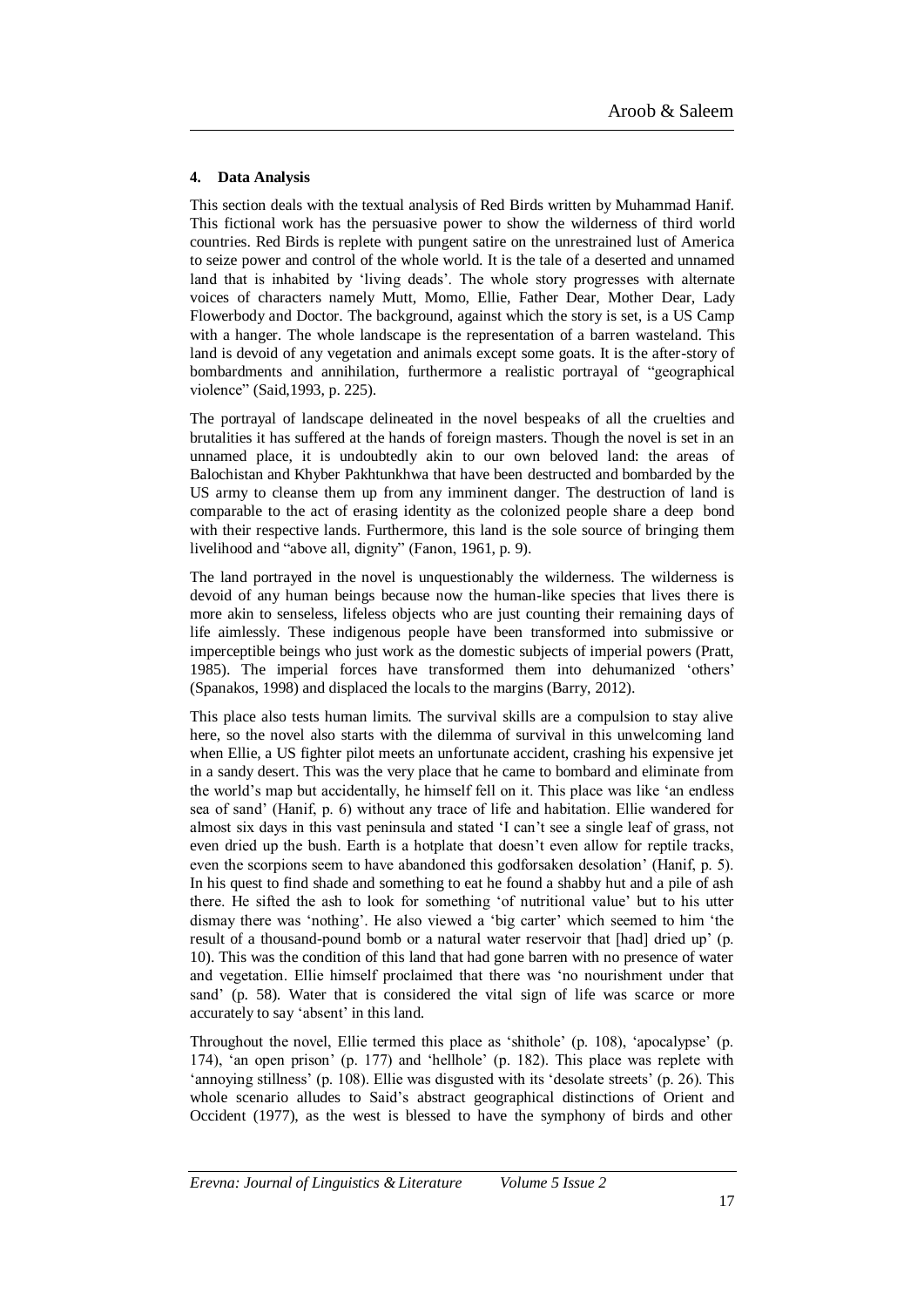creatures in their wilderness, but its counterpart is fortunate only to have the sole sound of the screeching alarm. The Orient is projected as a dangerous land and somehow, this binary relationship testifies to the colonial narrative "through which virtually every space in the world is explored, charted, and finally brought under control" (1993, 225).

West adopts a somewhat lenient strategy to conserve the wilderness areas falling in their own territory. Though there also arises the outcry of marginalized and forcedly outcast natives, their voices are subdued under the huge proclamations of the sacred act of preservation and conservation. The conservation ideologies take a radical turn in the far-off territories. These territories are inhabited by evil, so it becomes somewhat necessary to be evil to fight with evil. Howard Zinn (2005) expounds on this historical violent demeanour of America where this nation takes this self-imposed responsibility of reformation and civilization upon its shoulders and does not even hesitate to resort to the options of violence and vehemence to accomplish his sacred task. So, for armed combat and conflict, the generation and production of war machinery become a compulsion. As modern "war has lost its well-defined contours" (Munkler, 2005, p. 3) so it diffuses and disseminates to the deeper parts of territory devouring the people and the natural landscapes (Gregory, 2011). War emerges as a significant tool firstly to alleviate boredom as well as to get rid of domestic affairs, secondly for recreation and rehabilitation, thirdly for championing the cause of conservation and preservation and last but not least for advancing capitalism.

Wars are originated under the garb of extinction of evil forces and to make the planet safer for the present and future generations. This is the agenda of America that he has been preaching and propagating under the justification of his intrusion in Middle Eastern, African, and Asian countries. But in reality, these Western monarchs imply this strategic "intervention" only to safeguard their own "national interests" (Kieh, 1992, p. 1). This agenda was also replicated in the said novel when Ellie confirms that he came to bombard this land as it was a 'hideout for some of the worst human scum' (p. 8). And undoubtedly it was the responsibility of Americans to restructure this geographical territory and furthermore 'to take care of that bit of Mother Earth' (p. 9). Ellie claims that he has been taught off and on to never indulge in overthinking 'about your wounds, or your wasting organs, worry about Mother Earth because she really is gonna die' (p. 15). This war machinery transforms the whole natural landscape into "militarized waste-scapes" (Deckard, 2015, p. 35).

As William Cronon (1996) had suggested in his article that the myth of wilderness entails in it the desire to put one's own responsibilities at bay, to yearn for an ideal place lying at the farthest corners of the region just to escape one's obligations. The same ideology was detected in Ellie's obsession to go to missions and take up extra opportunities to fly from his homeland and to avoid his dwindling marital relationship. It contends the idea that there was no need to carry out a mission, but they would do it just for the sake of their pleasure and more probably to spend the time in an alternate reality. This was the depressing state of home affairs that urged him to keep himself busy in changing the "geographies of the world" (p. 165) and to indulge himself in thinking that he is doing a more pious and sacred duty of conserving the planet and fencing the wilderness from any actual harm. As he had professed it time and again that 'the problem wasn't too much time in the briefing rooms, the problem was too much time with Cath' (ibid).

The conception of wilderness comes with the facilitation of elitist's recreation. These areas offer the site of rejuvenation and amusement. The war also provided these opportunities in the form of Hanger built on the refugee campsites. All the area is turned into desolation and barrenness, but the hanger is firmly stood there with all its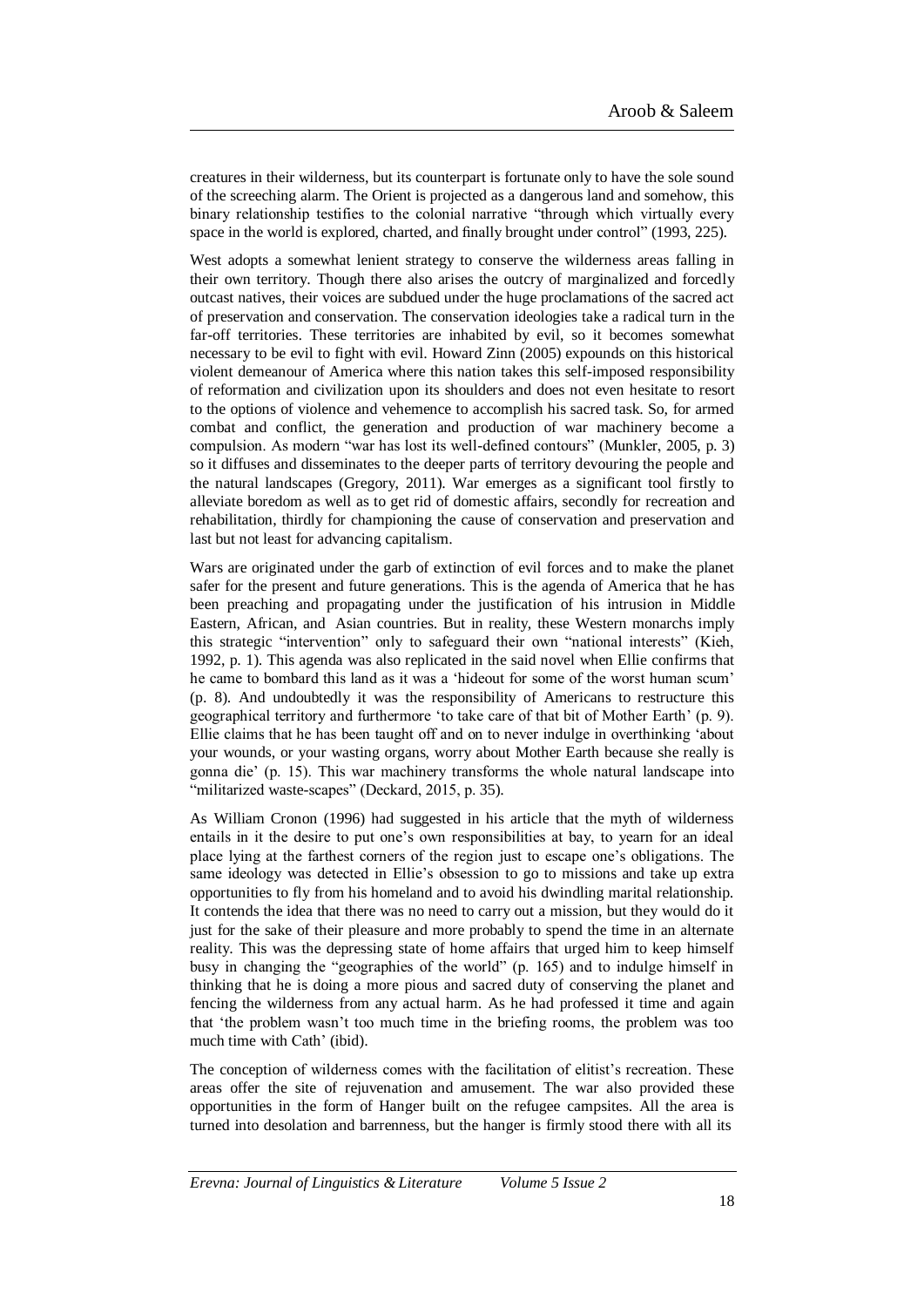glory and magnificence. Ellie also regarded hanger as an 'R&R facility' that is 'Rest and Recreation facility' (p. 190). It is a place of siesta for the pilots, relaxing under its domed exuberance. This place is rife with delicious food oblivious to all the wildness and wilderness around. Father Dear also observed the luxurious lifestyle of the hanger during her employment there. He used to recall all the liveliness and comfort in a nostalgic way after its shutting down. He could remember the presence of 'twelve thousand gallons in reserve fuel' (p. 196) while the community outside was deprived of this gold. He stated that 'There were eight types of bread on the buffet' (ibid) oblivious to the hunger outside. Colonel also termed war as a respite in this distant land. The proclamation of war and the subsequent ratification of delicious pancakes allude to the underpinning of recreation and respite under the garb of a horrific war. Ellie also asserted this recreation aspect by saying that 'It was always easier to bomb some faroff place than stay home and unload the dishwasher' (pp. 264-265).

There is no better prospect than warfare to vehemently advance the mechanism of capitalism. This novel also caters for these nefarious designs in an incisively humorous way. Many characters in the novel presented various perspectives on war and capitalism. Ellie while quoting Colonel stated that 'There is a war on and what is a war if not an opportunity, an opportunity to make up those extra points' (p. 6). From a soldier's perspective, war is an opportunity to raise the medals and ranks thus indirectly levelling up one's lifestyle and getting access to worldly opulent pursuits. Ellie also considers war as a prospect because what comes after the war is reconstruction and rehabilitation. White supremacists first destruct the territory, snatch every necessity of life, even tarnish the identity of people, and then do business on it. They send the therapists and psychologists to study the effects of horrible circumstances leashed by them, on the people's emotional and mental level.

The thing which startles is the embedding of war-torn cities into the convoluted fabric of capitalism. The destructed natives also capture the alluring essence of capitalism. Momo is the best example of it. He always thinks about the monetary benefits. The capitalistic tendencies seize the moral values from him when he starts making plans to flourish his Sand Global Project. According to this plan, he prospers the idea of reconstruction after the war and for reconstruction what is required, are cement and sand. And his place is rife with this commodity so he would sell it and make a profit from it. When his older brother gets the knowledge of his self-devised business endeavours, he reprimands him by saying that 'This sand is the earth you walk on, it's like selling your mother,' but he counter-questions him, 'what about all those countries that sell oil? 'Are they selling their mother's milk?' (p. 39).

It is the lure of shining vehicles and uniforms in the desert, that people entrenched in their own inferiority complex, start yearning to have all the bliss of their masters. It is the hunger and depravity that come to work. Albert Memmi (2013) has rightly expounded this very notion that the "deprivations of the colonized are almost the direct result of the advantages secured to the colonizer" (p. 10). In the novel, Father dear and Mother Dear send their beloved child to hanger under the prospect of financial stability but unfortunately find no solace. Instead, they are deprived of their beloved son. It can be rightly claimed that capitalism and deprivations go hand in hand. Capitalism creates a gulf between rich and poor. The rich get 'uniformed waiters serving them food in the middle of an ocean' and the poor while 'drawing pictures of pitchers and crows and sitting under an apple tree' remain busy in idle planning to 'acquire that yacht'(p. 17). War advances the capitalistic creed. It also provides cheap labour for the smooth functioning of war machinery and to avoid any grease and malfunctioning. War also initiates an endless chain of supplies because 'what makes a business great is not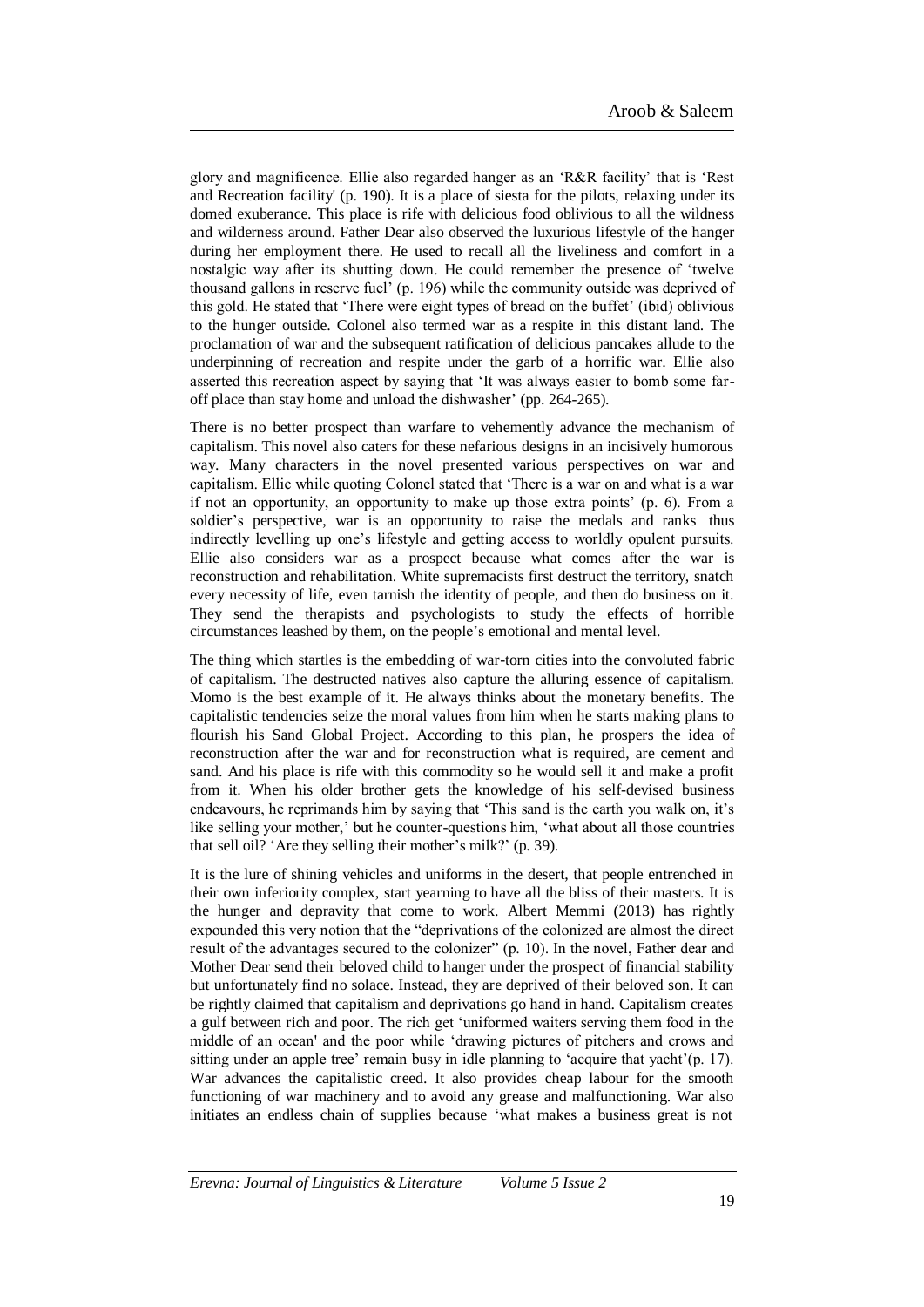production, not distribution, not HR, but a great supply chain'. It gives the prospects of businesses to flourish because every nook and corner of the war-torn city is filled with the imperial masters' commodities thus giving an impeccable boost to their own industries. Throughout the novel, we do not see a local thing. The whole area is replete with the US and UN supply chain. The people sit on a 'camping chair emblazoned with UNITED NATIONS FOOD PROGRAMME' (p. 107), travel in UN jeep, use the US army knife (p. 122). Momo wears a cap inscribed 'I heart NY' on it and terms it a token of ardent love and superiority as it gives him some kind of satisfaction. Mutt has a 'small sleeping bag with US ARMY SURPLUS NOT FOR SALE inscribed on it' (p. 109). Thus, there is no trace of local culture in the whole region as it has been replaced and wiped out by the imperialist's mark on even the smallest necessity of life. Richard Slotkin (1973) has termed this whole phenomenon as "regeneration through violence" (p. 5) because America reinvigorates its economy via all this carnage and exploitation.

The startling projection of characters as unnamed beings astounds the readers. Name is the identification and a revered aspect of any being. It denotes recognition and one's acclaimed self. This naming criterion segregates one individual from the other. But here all the characters are without name, without identity. They are addressed with the consideration of species such as Mutt or the relations such as Father Dear and Mother Dear. In addition to it, the other criteria to naming are any apparent physical attribute such as Lady Flowerbody because she always smells of fragrant flowers. Only three characters can be said to have names such as Ellie and Cath, thus alluding to their white supremacy. Momo is granted at least a nickname. That's maybe due to his mental and capitalist alignment with the masters and supremacists. This namelessness suggests the snatching of identities and nationalities thus humiliating the human species and vehemently throwing them to the lowest strata of nihilism and estrangement.

The conservation and the sacred cleansing politics never come in isolation. It must be shrouded in some appealing lure that could efficiently conceal the real capitalistic and neocolonial motives in it. The warmongering also came with the same championed beliefs. It highlighted the burgeoning but self-assumed responsibility of the West to clean the world from evil and brutes. To justify the wars, they raised the postulates of conservation as it was mandatory to save these lands from their own natives' exegesis. But to excel the boundaries was not a simple task in this developing world, so there was a compulsion to show oneself as the compassionate ally. America used the political strategy of financial support in favour of economically underprivileged countries just as bait to tend their governments under his feet. The promises of sustainable development were presented to hide the neocolonial power tactics and only to escalate the injustices thus profiting the elites only (Centeno & Cohen, 2013).

To preserve the territory portrayed in the novel, the same techniques were used when people were given lame assurances of progress and development. The description of the related incidents in the novel is an indirect attack on the bogus proclamations of betterment and advancement generated by the white masters. The justification to bring change in non-developed countries is elucidated by the episode of Mutt's brain-frying. Mutt describes the deadliest day of his life when he got severely bruised and battered by the massive electric shock from the pole that had been planted with a promise to deliver electricity in this farthest impoverished region of the world. As these kinds of gestures had always remained unfulfilled in the past so the labourers forgot 'to earth the pole, as they were sure from their past experiences that this whole pole-wires transformer business was just a showpiece to steal more money' (p. 157). But unfortunately, 'someone had a bout of seasonal goodwill and released the electricity'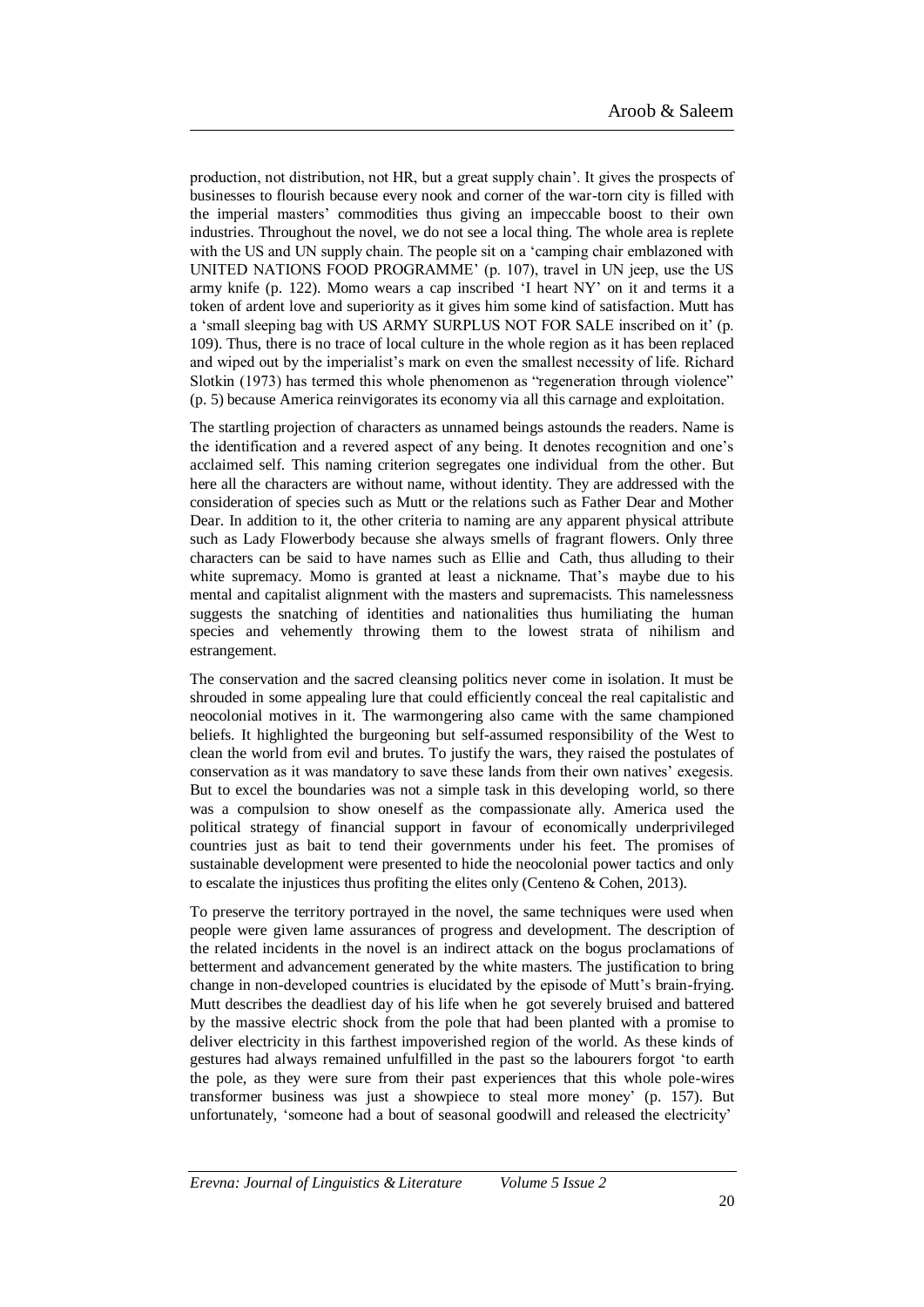(ibid) at the same time when Mutt was excreting the urine on the same pole. Electricity struck and his brain got fried. The conversion of an oasis into a wasteland was not an abrupt phenomenon but it was wrapped in a continuous process of sham development and slogans of progress and advancement. Momo suggested that 'They stole it brick by brick. Foundations were dug up and every single bit of concrete, mortar was taken away, steel wires were pulled with bare hands' (p. 13).

#### **5. Conclusion**

This research was initiated by the hypothesis that under the garb of much-popularized conceptions of conservation and preservation, America is playing a despicable game to strengthen its own hold in various places. The first research question dealt with the contrasting conception of wilderness, challenging the universality attached to thisEuro-American trope. The above discussion reinforced this assumption that definitely Asian wilderness is entirely opposite to its Euro-American counterpart. This trope skillfully conceals the imperialistic brutalities in it. The analysis carved out a new dimension, terming this wilderness trope as an offshoot of neocolonialism and capitalism which under its attire gave the mandate to destabilize a running economy of the land.

The second question dealt with the analysis of the proposition of the myth of sustainable development in relation to this trope of wilderness. The findings suggested that certainly neo-colonial power politics was imbedded in this very trope which somehow legalized and accentuated the plundering of resources, environmental degradation and landscape deterioration of far-off lands thus creating a blood-smeared wilderness in the distant regions of the world. Immersed in his superiority complex and labelling himself as a champion of preservation and conservation, America played a filthy game in the far-off territories of the Middle East and Asia. The Asian wilderness that has been realistically charted out by Mohammad Hanif in Red Birds is startling to the core. The unnamed place presented here is the epitome of Asian Wilderness: barren, desolate, and fruitless. This land is objectified to the level as the humans walking on this land have also turned into inanimate objects. They are nameless beings, walking dead on this barren land. Being preservationist, American has played his part to alter the living territory into a dead land and has preserved this place from any human trammelling as no rational human is left out to advance and progress in these stagnant conditions. Now the starving beings inhabiting this place are dwelling on contaminated waste and have become a materialized being thinking about life in capitalistic strain such as Momo.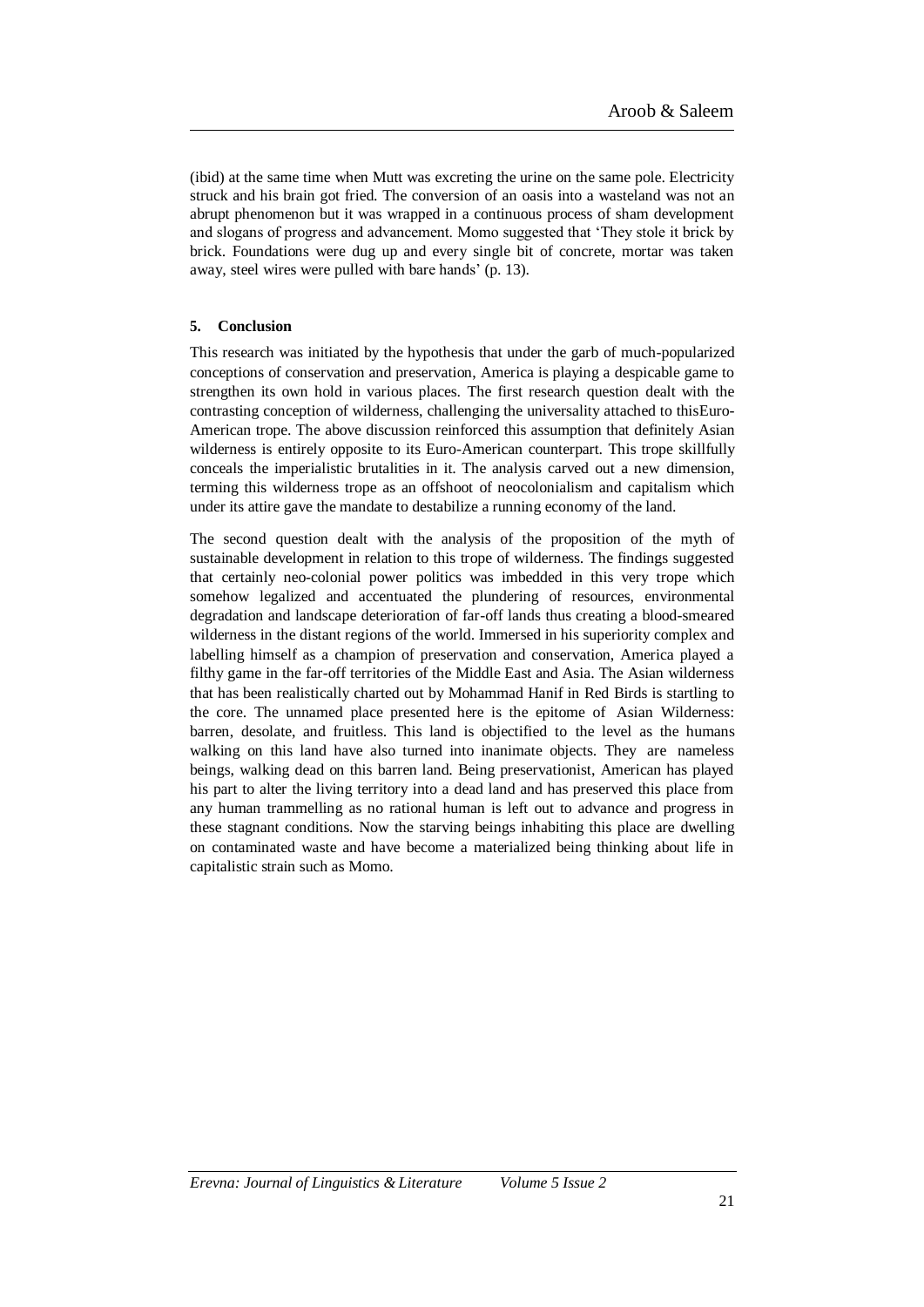#### **References**

- Anker, P. (2001). *Imperial ecology: Environmental order in the British Empire*, *1895- 1945*. Cambridge: Harvard University Press.
- Barry, J. M. (2012). *Standing our ground: Women, environmental justice, and the fight to end mountaintop removal*. Ohio University Press.
- Barton, G. A., Bennett, B. M., Vision, E. H. F. S. S., & Beattie, J. (1999). Andréassian, V.,'Review: Waters and forests from historical controversy to scientific debate. *Journal of Hydrology*, *291*(2004), 1–27.
- Austin, G. (2002). Resources, techniques, and strategies south of the Sahara: Revising. *Science*, *95*, 244-246.
- Buell, L. (1989). American pastoral ideology reappraised. *American Literary History*, *1*(1), 1-29.
- Centeno, M. A., & Cohen, J. N. (2013). *Global capitalism: A sociological perspective*. John Wiley & Sons.
- Cronon, W. (1996). The trouble with wilderness: Or, getting back to the wrongnature. *Environmental History*, *1*(1), 7-28.
- Deckard, S. (2015). The land was wounded: War ecologies, commodity frontiers and Sri Lankan literature. *Ecocriticism of the Global South*, 35.
- Fanon, F. (2004). The wretched of the earth, 1961. *Trans. Richard Philcox. New York: Grove Press*, 6.
- French, J. L. (2012). Voices in the wilderness: Environment, colonialism, and coloniality in Latin American literature. *Review: Literature and Arts of the Americas*, *45*(2), 157-166.
- Garrard, Greg. (2005). *Ecocriticism*. New York: Routledge.
- Gregory, D. (2011). The everywhere war. *The Geographical Journal*, *177*(3), 238-250.
- Grove, R., & Grove, R. H. (1996). *Green imperialism: colonial expansion, tropical island Edens and the origins of environmentalism, 1600-1860*. Cambridge University Press.
- Guha, R. (1989). Radical American environmentalism and wilderness preservation: A third world critique. *Environmental Ethics*, *11*(1), 71-83.
- Hanif, M. (2018). *Red Birds*. Bloomsbury Publishing.
- Huggan, G., & Tiffin, H. (2015). *Postcolonial ecocriticism: Literature, animals, environment*. Routledge.
- Khan, L. A., Khan, Q., Ali, A., & Suleman, N. (2021). Folk wisdom in oral cultures: A linguistic and cultural analysis of animal metaphors in Punjabi proverb. *Erevna: Journal of Linguistics and Literature, 5*(1), 32-47.
- Kieh, G. K. (1992). Western imperialism in the Middle East: The case of The United States' military intervention in the Persian Gulf. *Arab Studies Quarterly*, 1-16.
- Mellor, L. (2014). The lure of wilderness. In W. Louise. (Ed.). *The Cambridge companion to literature and the environ ment*, Cambridge: Cambridge University Press.
- Memmi, A. (2013). *The colonizer and the colonized*. Routledge.

*Erevna: Journal of Linguistics & Literature Volume 5 Issue 2*